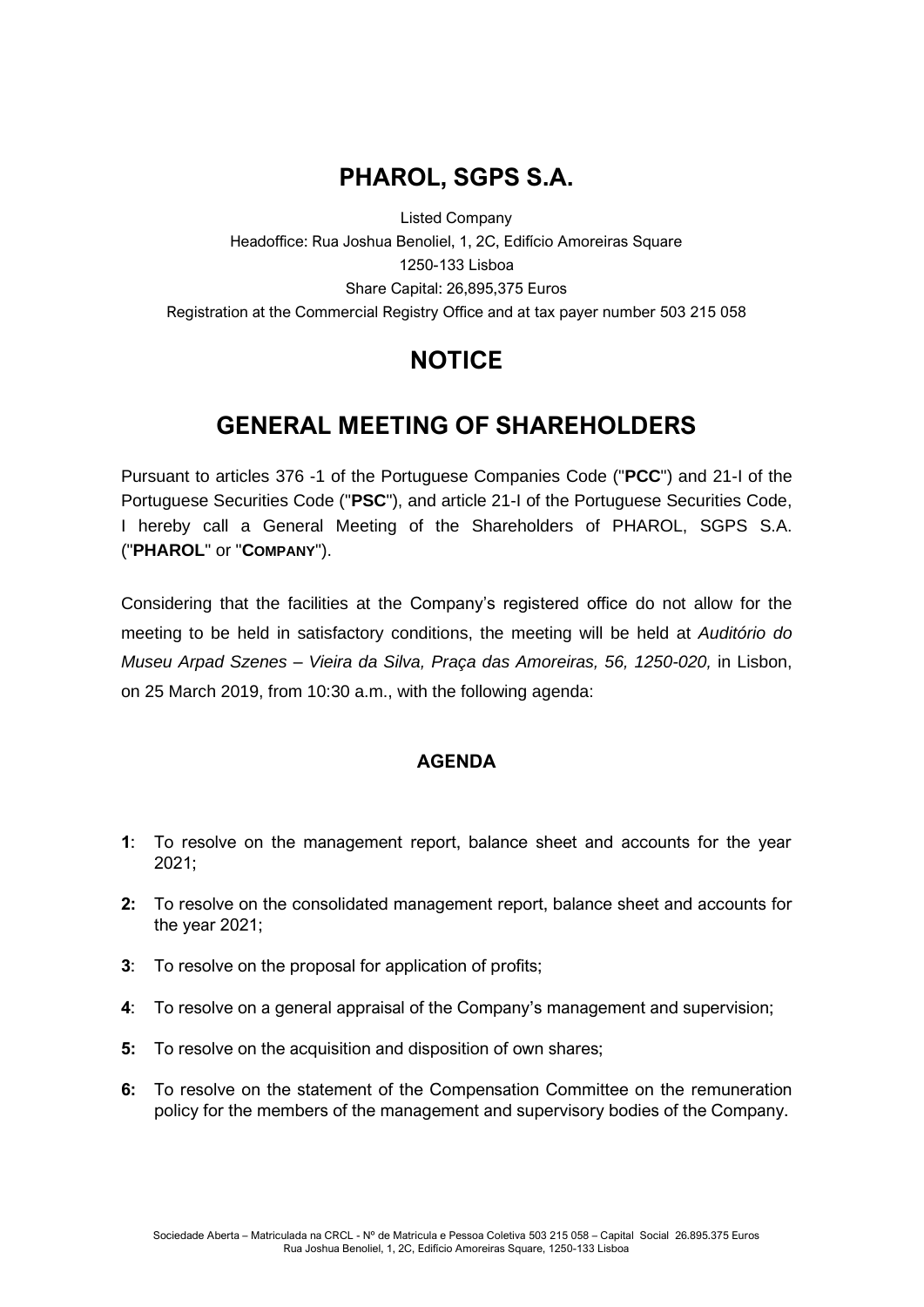If the General Meeting is unable to resolve due to lack of representation of the capital required for such purpose, the Shareholders are hereby called to meet, on a second date and at the same address, on April  $12<sup>th</sup>$ , 2022, at 10:30 a.m., with the same agenda.

### **PREPARATORY INFORMATION FOR THE GENERAL MEETING**

The proposals of resolution regarding the ITEMS of the AGENDA are available to the Shareholders at the website of the COMPANY, [www.pharol.pt,](http://www.pharol.pt/) at the website of the Portuguese Securities Commission on the Internet, [www.cmvm.pt,](http://www.cmvm.pt/) as well as at the head office of the COMPANY, as from the date of publication of the NOTICE.

As from the same date, the other preparatory information for the General Meeting, according to nº 1 of article 289 of the Portuguese Companies Code and 21-J/1 of the Portuguese Scurities Code is also available for consultation by the Shareholders at the COMPANY's website [www.pharol.pt](http://www.pharol.pt/) and at the COMPANY's headoffice.

#### **PARTICIPATION AND EXERCICE OF VOTING RIGHTS**

Pursuant to Article 23-C of the PSC, only Shareholders who, at 00:00 (GMT) on March 18th, 2022 ("**REGISTRATION DATE**"), hold shares that give them the right to at least one vote are entitled to participate and vote at the General Meeting.According to article 13/5 of the articles of association of the COMPANY, to each share shall correspond one vote.

The exercise of participation and voting rights in the General Meeting does not depend on the blocking of the shares between the REGISTRATION DATE and the date of the General Meeting.

Shareholders wishing to participate in the General Meeting must declare such intention to the financial intermediary(ies) with whom they have opened individualized securities registration accounts, no later than 11:59 p.m. (GMT) on March 17<sup>th</sup>, 2022, and may, for this purpose, use the declaration forms available on the website [www.pharol.pt,](http://www.pharol.pt/) as from the publication of this NOTICE.

Financial intermediaries, informed of their clients' intention to participate in the General Meeting, must send, to the Chairman of the General Meeting(\*), until 11:59 p.m. (GMT) on March 18<sup>th</sup>, 2022, information on the number of shares registered in the name of each of their clients, pursuant to article 74 of the PSC, with reference to the REGISTRATION DATE ("**DECLARATION OF THE FINANCIAL INTERMEDIARY**"), using, for this purpose, the email address [assembleia@pharol.pt.](mailto:assembleia@pharol.pt)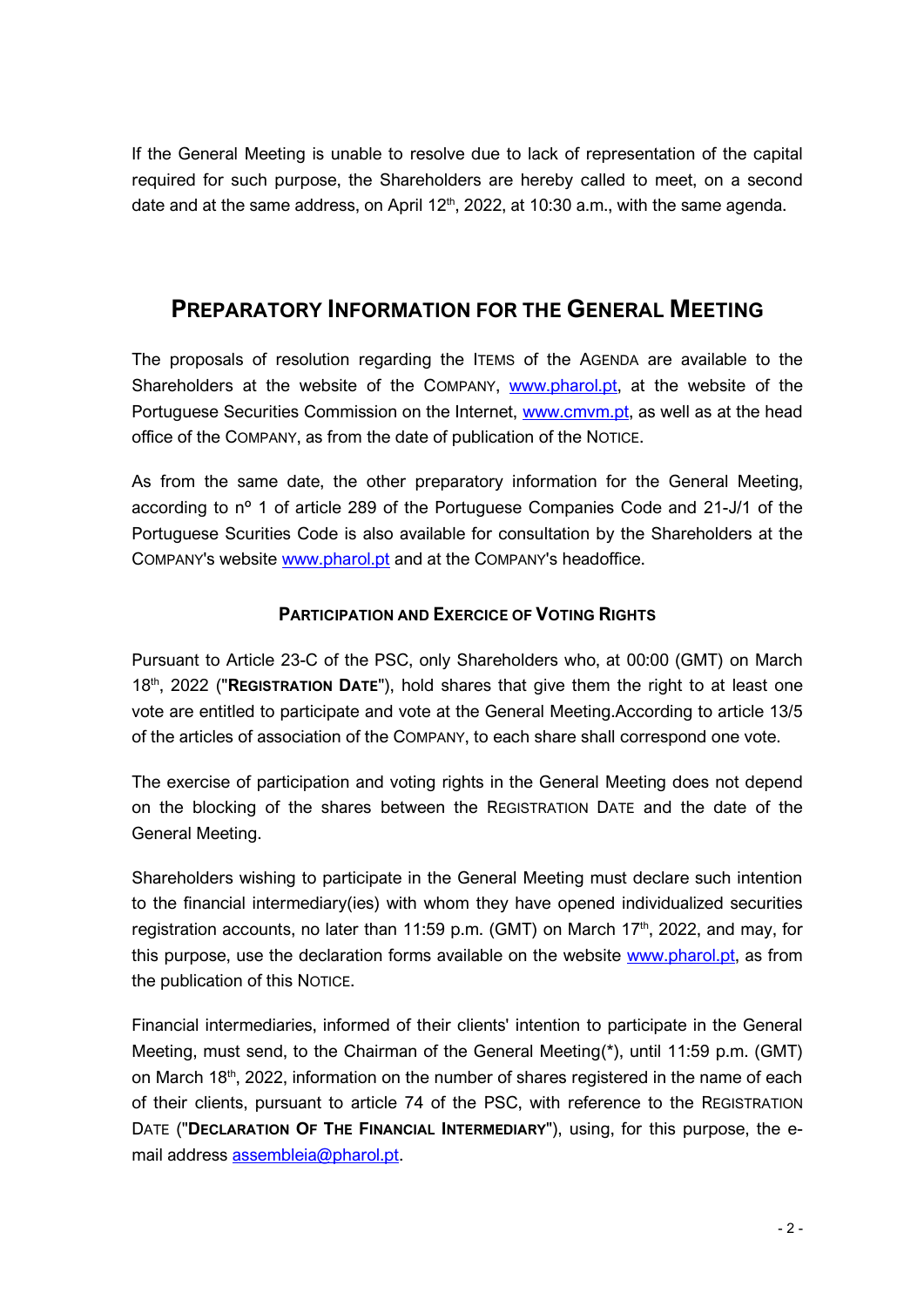Only Shareholders whose DECLARATIONS OF THE FINANCIAL INTERMEDIARY have been received by the Chairman of the General Meeting until 11:59 p.m. (GMT) on March 18<sup>th</sup>, 2022 are admitted to participate and vote.

Shareholders who, in their professional capacity, hold the shares in their own name but on behalf of their clients ("**PROFESSIONAL SHAREHOLDERS**"), may vote differently with their shares provided that, in addition to the declaration of participation and to the respective financial intermediary sending the information referred to above, they submit, to the Chairman of the General Meeting, until 11:59 p.m. (GMT) of March  $17<sup>th</sup>$ , 2022, using sufficient and proportional evidence: (i) the identification of each client and the number of shares to be voted on their behalf, and (ii) the specific voting instructions given by the client in question. For these purposes, a declaration of responsibility by the PROFESSIONAL SHAREHOLDER confirming that he or she has received voting instructions from each client and detailing the other elements referred to in points (i) and (ii) above is considered as "*sufficient and proportional evidence*".

Only those PROFESSIONAL SHAREHOLDERS whose information referred to in the previous paragraph and whose DECLARATIONS OF THE FINANCIAL INTERMEDIARY are received by the Chairman of the General Meeting until, respectively, 11:59 p.m. (GMT) of March 17<sup>th</sup>, 2022 and 11:59 p.m. (GMT) of March  $18<sup>th</sup>$ , 2022 will be admitted to participate and vote.

PROFESSIONAL SHAREHOLDERS shall ensure that the instructions received, or the instrument of representation, grant them powers to exercise their vote by electronic or postal mail, as provided in this NOTICE.

Shareholders who transmit the ownership of shares between the REGISTRATION DATE and the end of the General Meeting, must immediately inform the Chairman of the General Meeting and the Portuguese Securities Commission.

As regards participation and exercise of voting rights, article 13 of PHAROL's Articles of Association establishes that:

*- Votes cast by an ordinary shareholder, either on his/its own account or using the services of a representative, either in his/its own name or as the representative of another shareholder, when exceeding 10% of the Company's total voting stock, shall not be counted;*

*- For the purposes of the limitation referred to above, shares held by persons meeting the conditions set forth in article 20 of the SECURITIES CODE shall be deemed as belonging to the shareholder, and the limitation of each person concerned shall be proportionate to the number of votes it casts.*

*- The limitation applies to all resolutions, including those requiring a qualified resolutions, even those requiring a qualified majority;*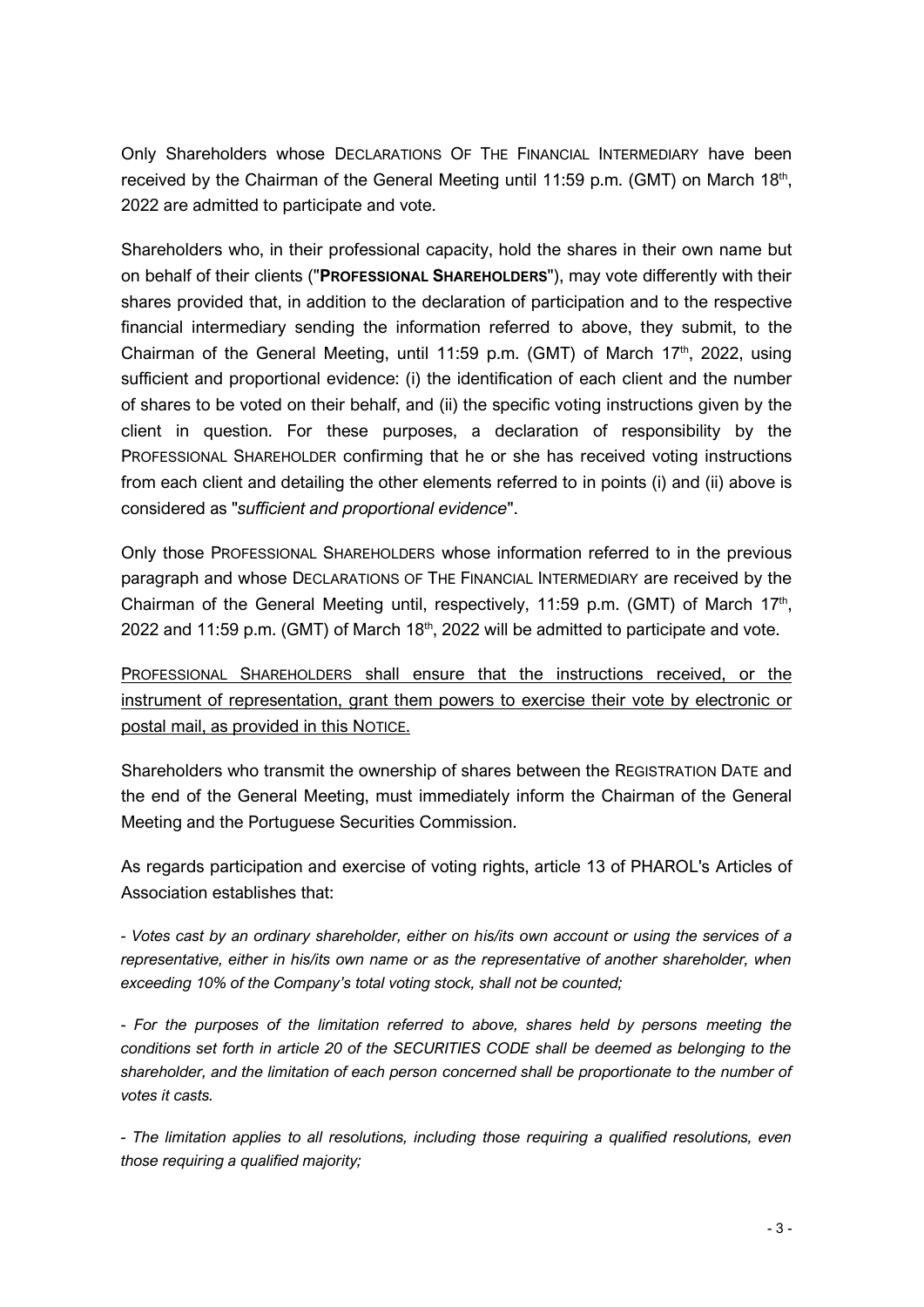*- In case of joint ownership of shares, only the common representative, or a representative of the latter, may participate in the meetings of the General Meeting;*

*- The limitations are applicable to usufructs and collateral creditors of the shares.*

#### **PARTICIPATION BY VIDEOCONFERENCE**

Alternatively to the presence at the local place of the General Meeting, Shareholders can participate at the General Meeting by videoconference, through Webex platform, and with votes by electronic or postal mail, as described below.

Shareholders must ensure that they have the minimum technical and operational resources to access the platform, such as computer, tablet or cell phone with image collection and transmission, speakers and microphone, and browser installed for Internet access. Clarifications on the technical requirements for access to the platform can be requested through the following address [assembleia@pharol.pt](mailto:assembleia@pharol.pt)

In order to obtain the access instructions to the platform and to ensure authenticity for the purposes of voting by electronic or postal mail, Shareholders shall declare to the Chairman of the General Meeting their intention to participate, and must indicate: (i) which form of vote they choose (electronic or postal) and (ii) the e-mail address to which the instructions for participation and voting, as well as the access and accreditation elements.

The PARTICIPATION REQUEST BY VIDEOCONFERENCE must be sent to the Chairman of the General Meeting until 11:59 p.m. on March 17<sup>th</sup>, 2022, to the address [assembleia@pharol.pt](mailto:assembleia@pharol.pt)

Upon receipt of the PARTICIPATION REQUEST BY VIDEOCONFERENCE, the COMPANY will send the instructions for access to the platform, the personal identification number ("PIN"), as well as the respective voting papers, to the e-mail indicated by each Shareholder.

For security reasons, 24 hours after sending the PIN and the voting papers, the COMPANY will send the access link to the platform and other necessary participation and voting credentials. Access to the platform will not be granted using an e-mail address other than the one indicated in the PARTICIPATION REQUEST BY VIDEOCONFERENCE

The faculty of monitoring the General Meeting in the terms described allows all registered and qualified Shareholders to participate in the session, with access to the transmission of image and sound of the meeting, even if they have not exercised their vote by correspondence.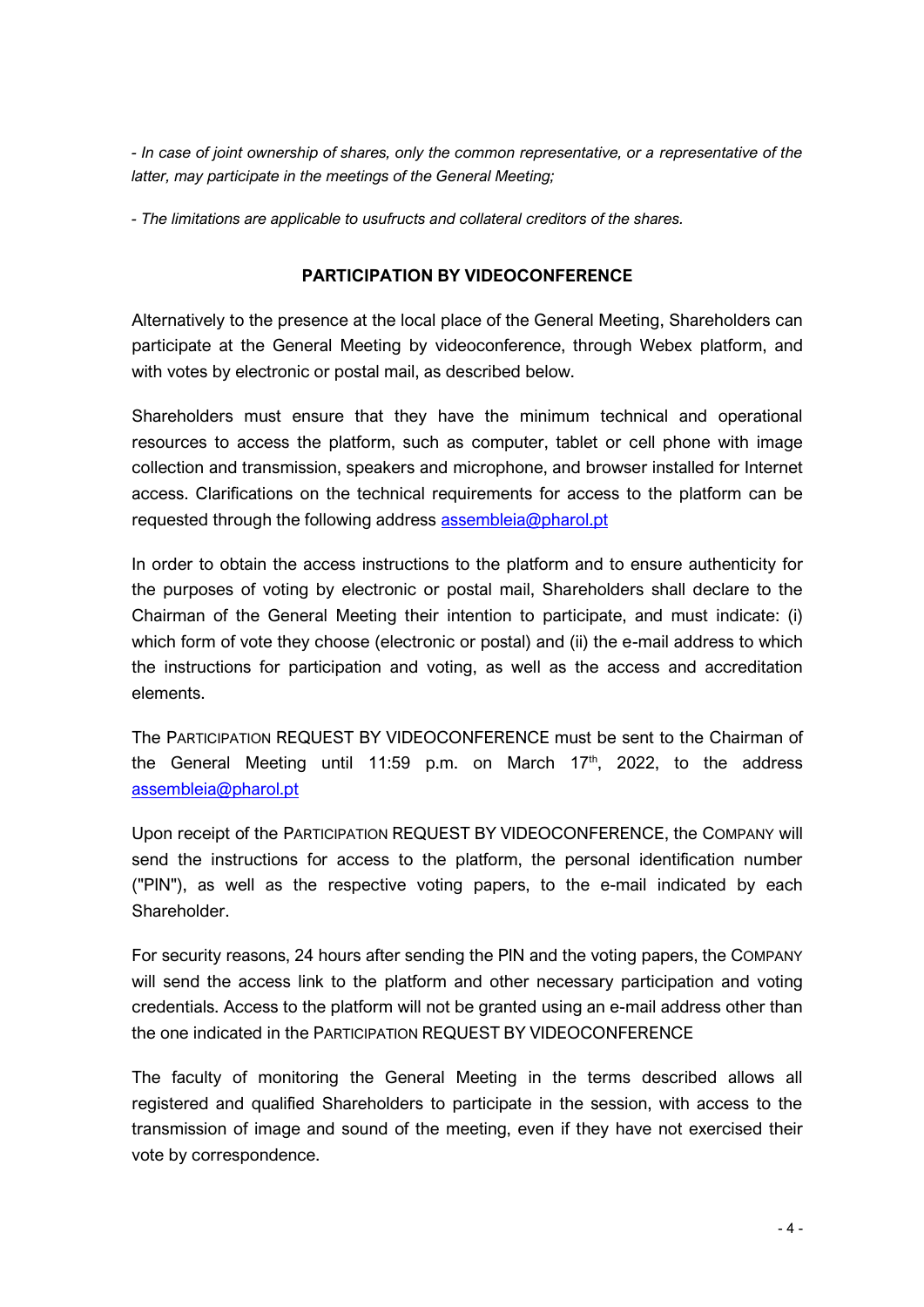Shareholders are advised to test the participation system in advance. Should assistance be required for the installation/use of the platform, you may contact the COMPANY at the following address [assembleia@pharol.pt](mailto:assembleia@pharol.pt)

#### **VOTING BY POST OR ELECTRONIC MEANS**

Under the terms of article 22 of the CódVM and article 13 of PHAROL's by-laws, shareholders are granted the right to exercise their voting rights by post or electronic means as follows:

- In case of participation in the General Meeting by videoconference, the vote must be exercised by electronic or postal correspondence, and it is not possible to exercise the right to vote during the videoconference, nor to revoke or change the vote during the session;

- Voting by electronic mail or postal vote is admissible regardless of whether participation in the General Meeting through videoconference has been requested;

- The presence at a General Meeting of a shareholder who has exercised his voting rights by electronic or postal vote, or of his representative, determines the revocation of the vote so cast.

The authenticity and regularity of votes cast by electronic or postal mail will be verified by the Chairman of the General Meeting, ensuring their confidentiality until voting takes place.

#### **- ELECTRONIC CORRESPONDENCE**

Shareholders may exercise their voting rights by electronic mail, provided they express their intention to do so to the Chairman of the General Meeting until 11:59 p.m. on March 17<sup>th</sup>, 2022, and indicate the electronic mail address to which the voting papers and voting instructions shall be sent.

Following such request, the Shareholders will receive, at the indicated e-mail address, a communication including the e-mail address that shall be used to send their votes and an identifier code (password) that shall be mentioned in the e-mail message with which the Shareholder will exercise his/her vote, until 5:00 p.m. (GMT) on March 22<sup>nd</sup>, 2022.

The voting paper must contain the digital signature of the Shareholder (or the respective organic or legal representative) or simple signature, and be accompanied by (i) a copy of the identification document of the individual Shareholder, or (ii) the identification document of the representative of the legal entity, and also, in this case, an access code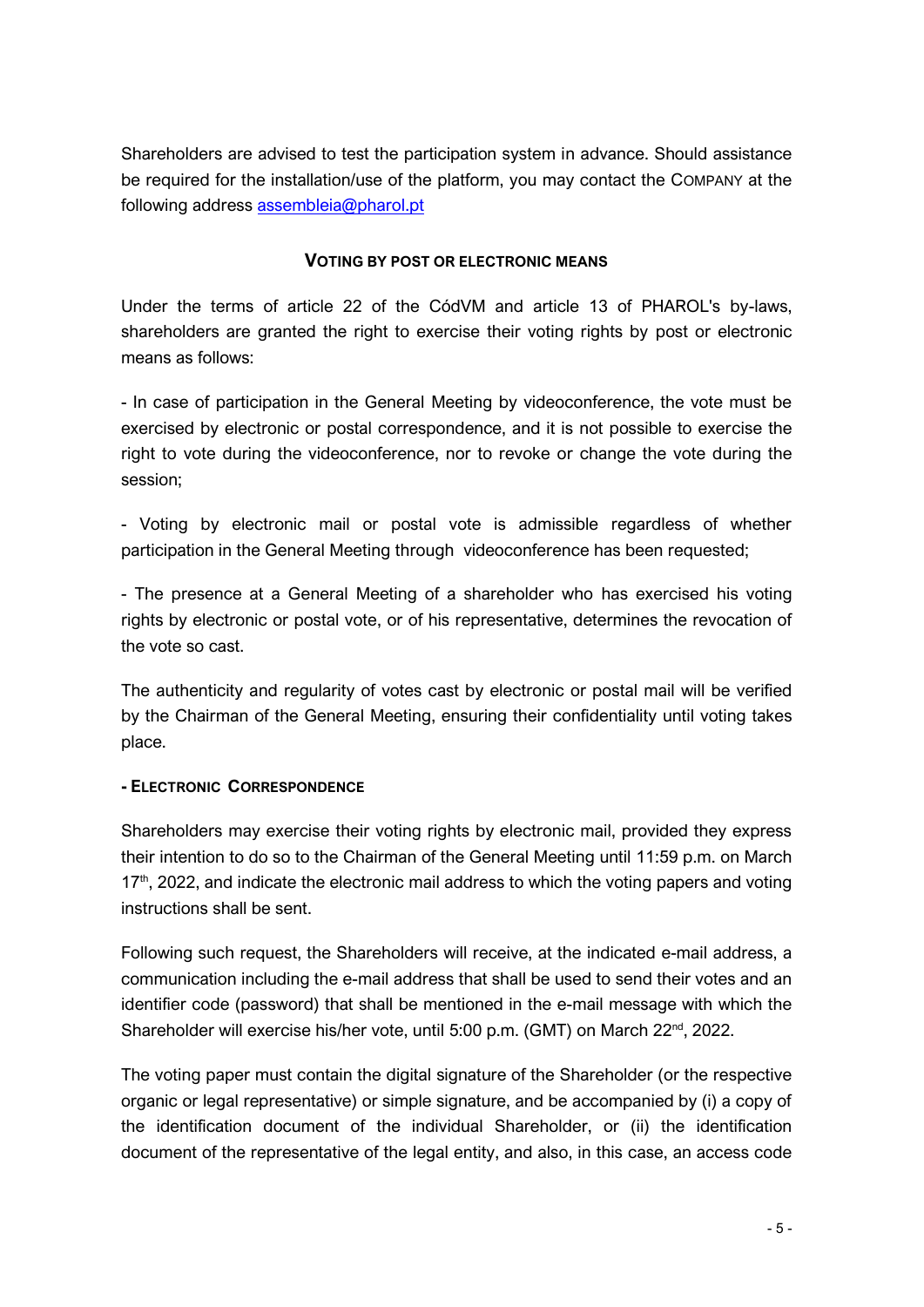to the permanent certificate of the entity (or equivalent document, proving the legitimacy of the representative). As an alternative to sending the copy of the identification documents, the signatures may be legally certified.

Pursuant to article 22- A of the Portuguese Securities Code ("**PSC**"), PHAROL will send electronic confirmation of receipt of the votes to the person who sent them.

Only electronic votes by Shareholders whose declaration of the respective financial intermediary has been received by the Chairman of the Meeting until 11:59 p.m. (GMT) on March 18<sup>th</sup>, 2022 will be considered.

#### **- POSTAL CORRESPONDENCE**

Alternatively, Shareholders with voting rights may exercise them by postal mail, provided they express their intention to do so, to the Chairman of the General Meeting until 11:59 p.m. on March 17<sup>th</sup>, 2022, and indicate the e-mail address to which they wish the voting papers to be sent. Shareholders may also download the voting papers from the COMPANY's website at [www.pharol.pt](http://www.pharol.pt/) as from the date of the NOTICE.

The duly filled in and signed voting papers (as explained below), must be sent in a closed envelope to the Chairman of the General Meeting in order to be received until 5:00 p.m. (GMT) on March 22nd, 2022.

The voting papers must be signed by the Shareholder (or the respective organic or legal representative), and must be accompanied by a copy of the Shareholder's identification document, in the case of individuals, or of a copy of the identification document of the representative in the case of legal entities, and also, in this case, of the access code to the permanent certificate of the entity (or equivalent document, proving the legitimacy of the representative). As an alternative to sending the copy of the identification document, the signatures may be legally certified.

Only correspondence votes by Shareholders whose declaration of the respective financial intermediary has been received by the Chairman of the Meeting until 11:59 p.m. (GMT) on March 18th, 2022 will be considered.

\*\*

Pursuant to article 13/10 of PHAROL's articles of association:

*- Votes cast by post or electronic mail shall be deemed to be negative votes in relation to proposals for resolutions that may be submitted at a time subsequent to their issuance.*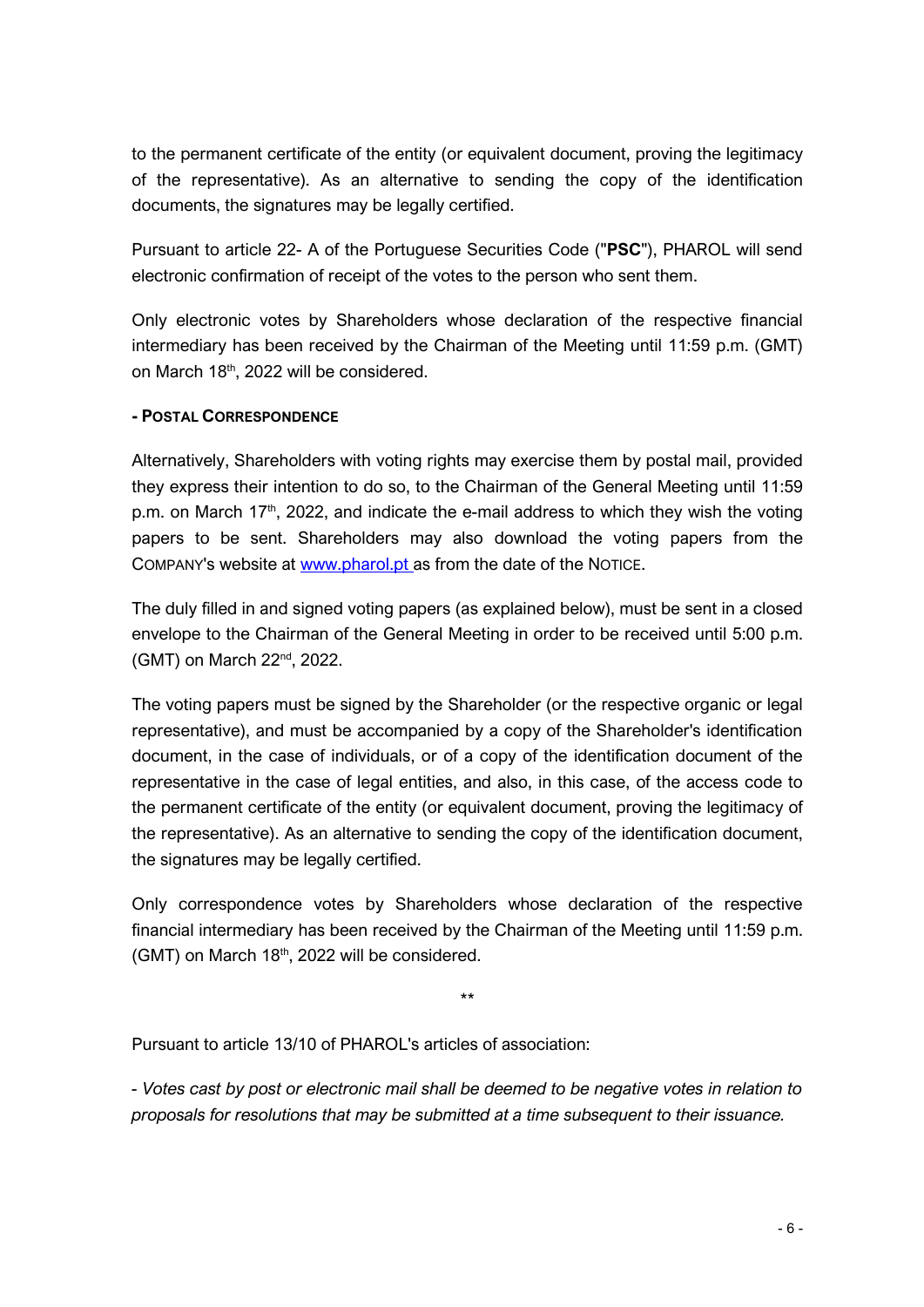#### **REPRESENTATION OF SHAREHOLDERS**

Pursuant to Article 380 of the PCC, Shareholders may be represented at the General Meeting, through a signed letter, addressed to the Chairman of the General Meeting(\*).

For this purpose, Shareholders may use the proxy form, available at the registered office and at the Internet site [www.pharol.pt](http://www.pharol.pt/) as from the publication of this NOTICE.

A Shareholder may appoint different representatives, in relation to the shares held in different securities' accounts, without prejudice of not being permitted to vote differently on the same proposal.

The letters of representation of the Shareholders referred to in the preceding paragraphs, as well as the letters of the Shareholders who are legal entities communicating the name of their representatives and the instruments of grouping of the Shareholders, shall be addressed to the Chairman of the General Meeting(\*) in order to be received no later than 11:59 p.m. (GMT) on March 22<sup>nd</sup>, 2022.

Said instruments of representation may be sent to the Chairman of the General Meeting to the following e-mail address [assembleia@pharol.pt](mailto:assembleia@pharol.pt)

#### **SHAREHOLDERS' RIGHTS**

*(i) Right of information in General Meeting*

Pursuant to article 290 of the PCC, Shareholders may request that they be provided with truthful, complete, and elucidative information to enable them to form an informed opinion on the matters subject to resolution.

The information requested shall be provided by the body of the COMPANY that is qualified to do so, and shall be refused if its disclosure may cause serious damage to the COMPANY, or to the COMPANY with which it is associated, or breach of secrecy imposed by law.

The Shareholders registered and qualified to participate in the General Meeting have the possibility to formulate questions that they wish to be answered during the meeting, which shall be sent to [assembleia@pharol.pt](mailto:assembleia@pharol.pt) until 11:59 p.m. of March  $23<sup>th</sup>$ , 2022, identifying the corporate body to which they are addressed.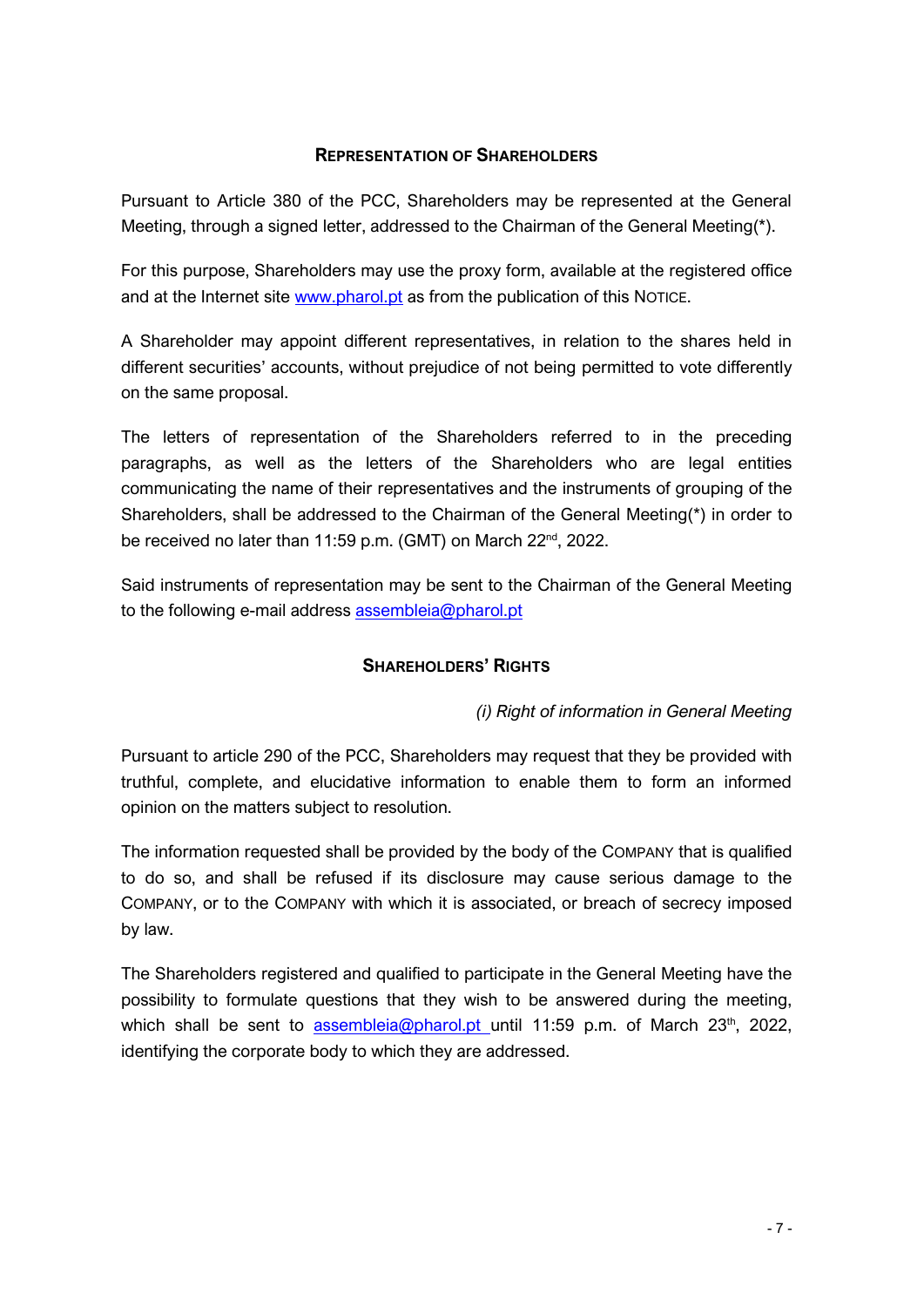#### *(ii) Right to request the inclusion of items in the agenda*

Shareholders, individually or in groups, who hold shares corresponding to at least 2% of the capital stock of the COMPANY, have the right to request the inclusion of items in the agenda, through of a written request addressed to the Chairman of the General Meeting(\*).

The request must be submitted within 5 days following the date of publication of this NOTICE, shall be duly justified, and accompanied by a proposal of resolution for each item whose inclusion is required, as well as proof of ownership of the required share capital.

#### *(iii) Right to submit proposals of resolution*

The Shareholders, individually or in groups, and who hold shares corresponding to at least 2% of the capital stock of the COMPANY, may request the inclusion of proposals of resolutions on items referred to in the NOTICE or added thereto.

For this purpose, they shall send a written request to the Chairman of the General Meeting, within 5 days following the date of publication of this NOTICE, duly justified and together with the information that must accompany the proposal, as well as proof of ownership of the required share capital.

#### **SHAREHOLDERS' PERSONAL DATA**

Any personal data of Shareholders communicated to PHAROL will be used exclusively for the purpose of ensuring compliance with the legal provisions regarding the verification of shareholder quality, organization, and operation of the General Meeting, in particular as to identification, legitimacy, preparation of attendance lists and exercise of rights by Shareholders.

Furthermore, for the exercise of rights of access, rectification, erasure, limitation, portability, and opposition, if any, interested parties should contact +351 800 207 369. Complaints regarding the processing of personal data can be addressed to the National Data Protection Commission.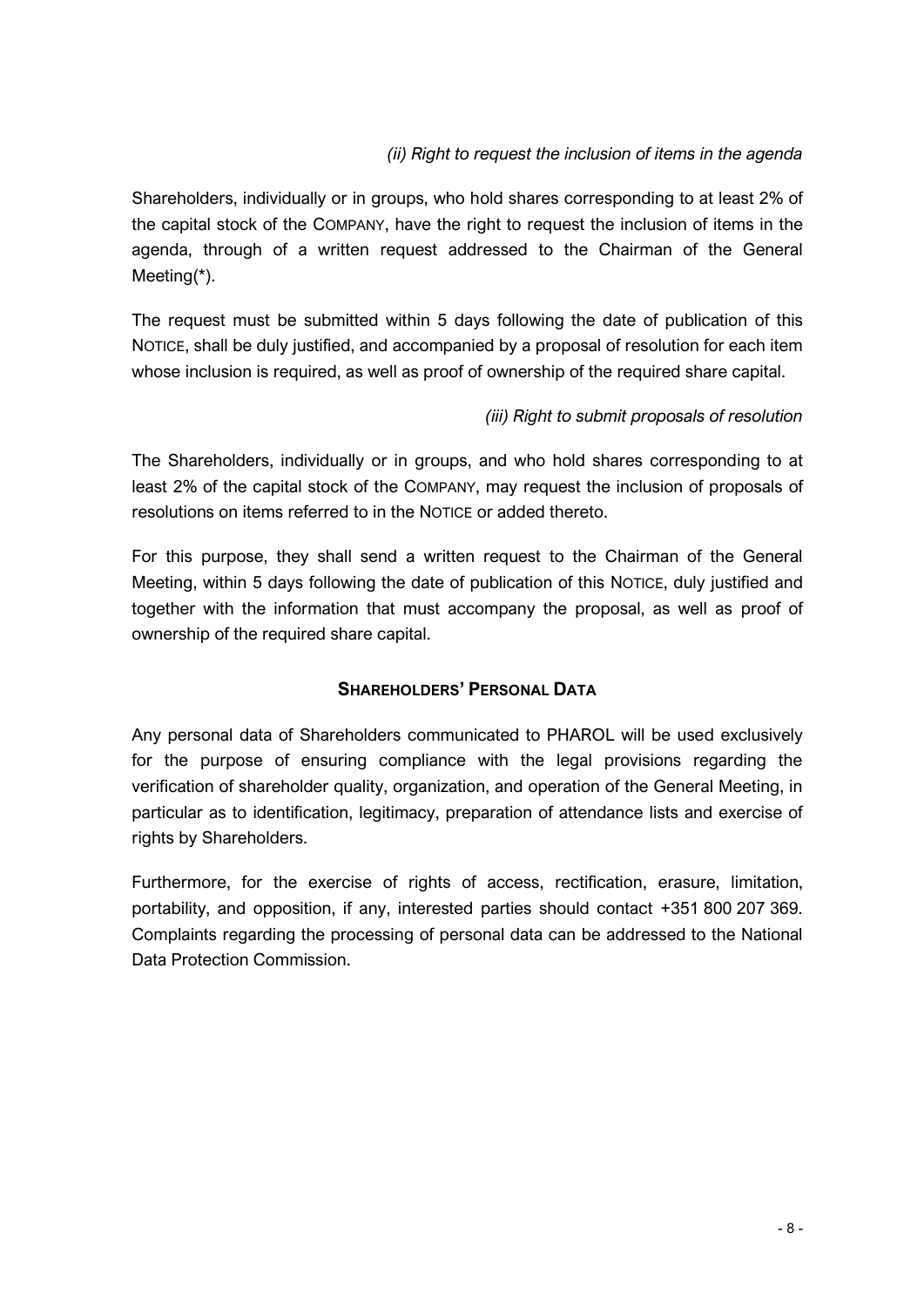### **RELEVANT DATES**

| <b>DATE</b>                                                   | <b>HOUR</b> | <b>EVENT</b>                                                                                                                                                                    |
|---------------------------------------------------------------|-------------|---------------------------------------------------------------------------------------------------------------------------------------------------------------------------------|
| Up to 5 days after<br>the publication of the<br><b>Notice</b> | 11:59 p.m.  | Application for inclusion of matters on the<br>agenda and their proposals<br>Submission of proposals for deliberation                                                           |
| Until March 17th<br>2022                                      | 11:59 p.m.  | Information on voting in different directions by<br><b>PROFESSIONAL SHAREHOLDERS</b><br><b>PARTICIPATION REQUESTT BY VIDEOCONFERENCE</b><br>Request to vote by corresponderence |
| March 18th, 2022                                              | 00:00       | <b>REGISTRATION DAY</b>                                                                                                                                                         |
|                                                               |             |                                                                                                                                                                                 |
| Until March18th 2022                                          | 11:59 p.m.  | <b>DECLARATION OF THE FINANCIAL INTERMEDIARY</b>                                                                                                                                |
| Until March22 <sup>nd</sup> 2022                              | 05:00 p.m.  | Electronic or postal voting                                                                                                                                                     |
| Until March22 <sup>nd</sup> 2022                              | 11:59 p.m.  | Instruments of representation                                                                                                                                                   |
| March 25th, 2022                                              | 10:30 p.m.  | <b>General Meeting</b>                                                                                                                                                          |
| April 12th 2022                                               | 10:30 p.m.  | Second date                                                                                                                                                                     |

(\*) Chairman of the General Meeting:

| assembleia@pharol.pt | Rua Joshua Benoliel, 1, 2C,                   | $+351800207369$     |
|----------------------|-----------------------------------------------|---------------------|
|                      | Edifício Amoreiras Square,<br>1250-133 Lisboa | + 351 212 697 949 ■ |
|                      |                                               |                     |

\*\*\*

Lisbon, February 25, 2022